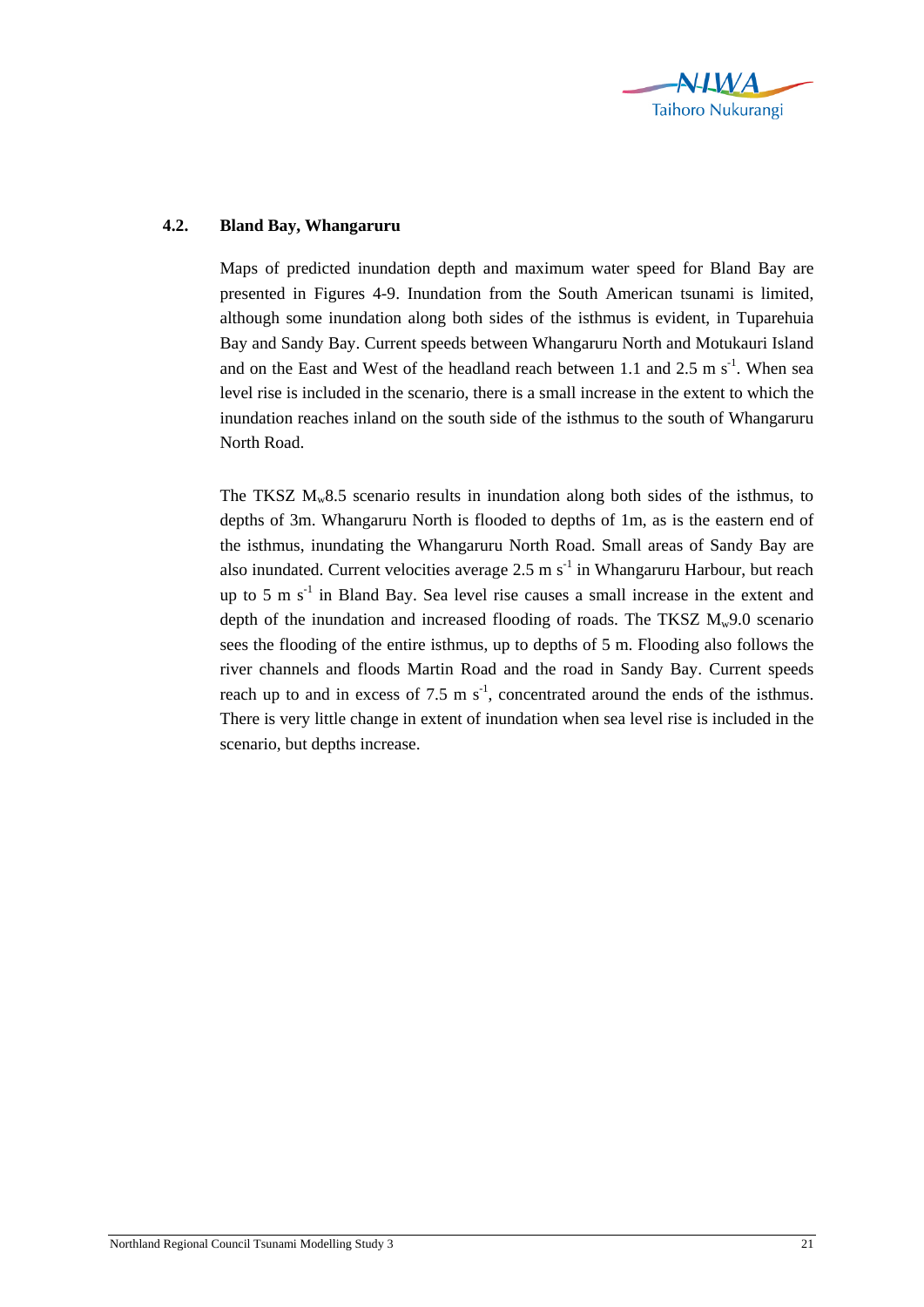





**Figure 4: Bland Bay, Whangaruru: Maximum inundation speed (upper) and depth (lower) plots for the South American tsunami scenario at MHWS (to extent of LiDAR).**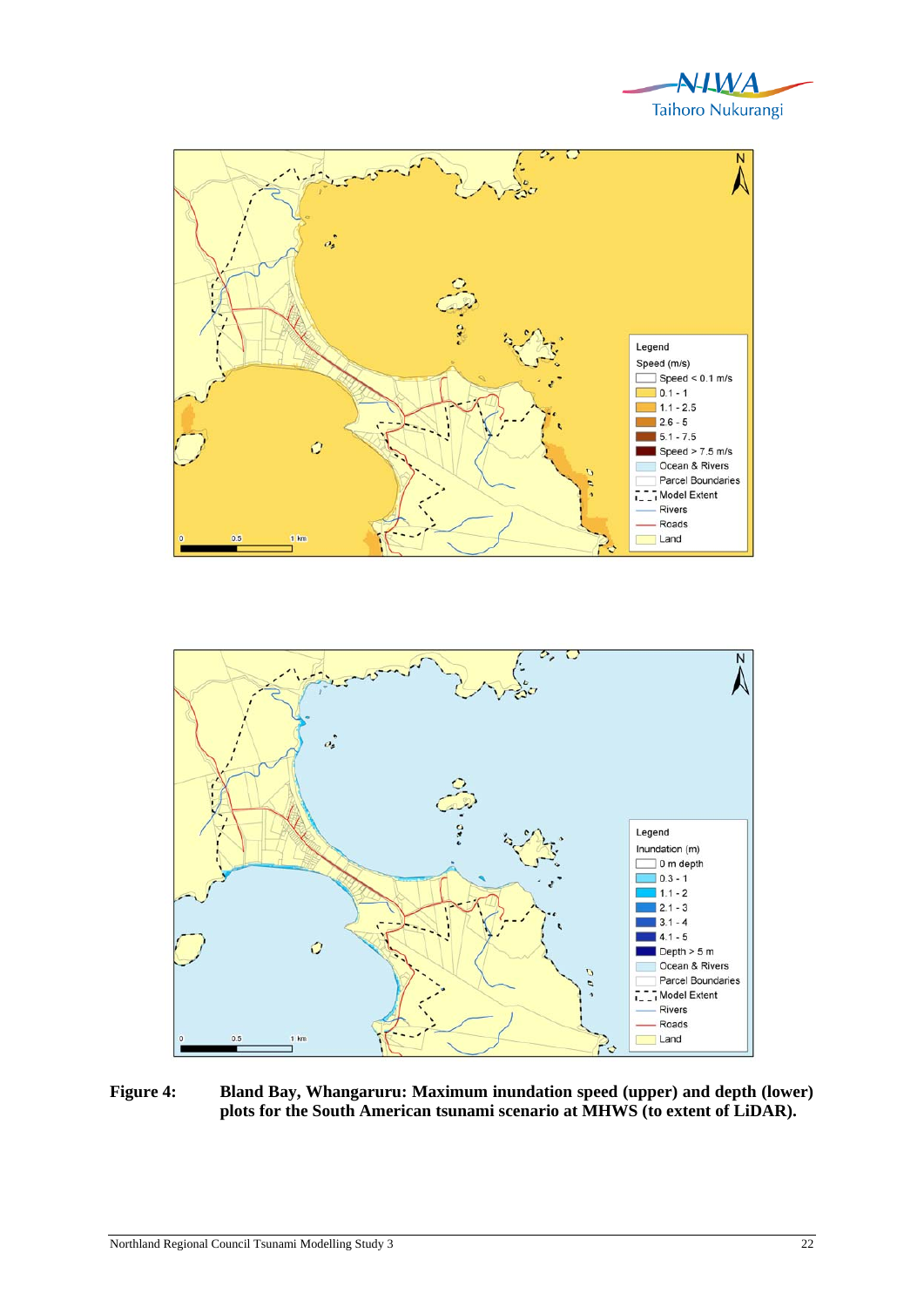



**Figure 5: Bland Bay, Whangaruru: Maximum inundation speed (upper) and depth (lower) plots for the South American tsunami scenario at MHWS + 50cm (to extent of LiDAR).**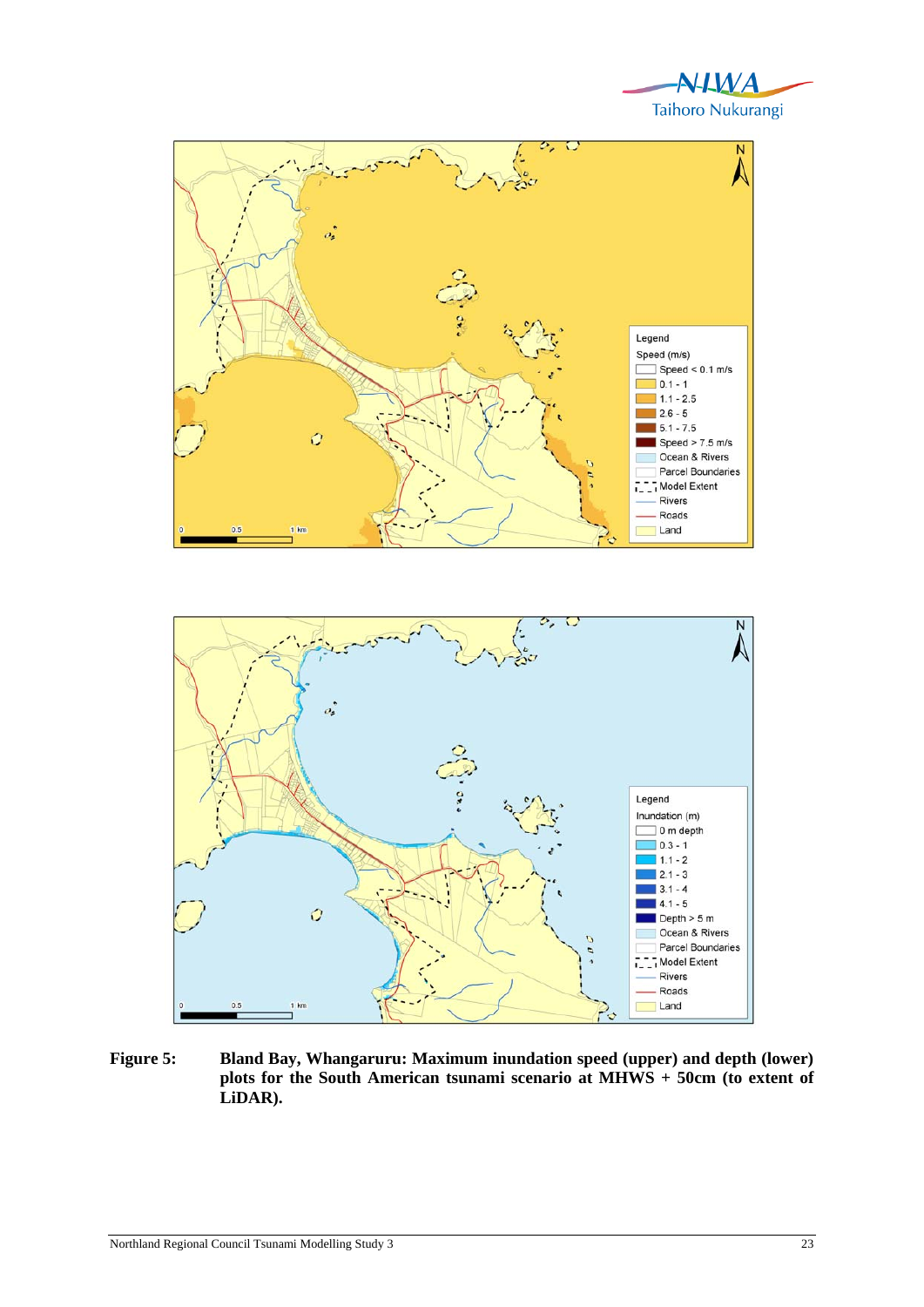





**Figure 6: Bland Bay, Whangaruru: Maximum inundation speed (upper) and depth (lower) plots for the Mw8.5 Tonga-Kermadec subduction zone scenario at MHWS (to extent of LiDAR).**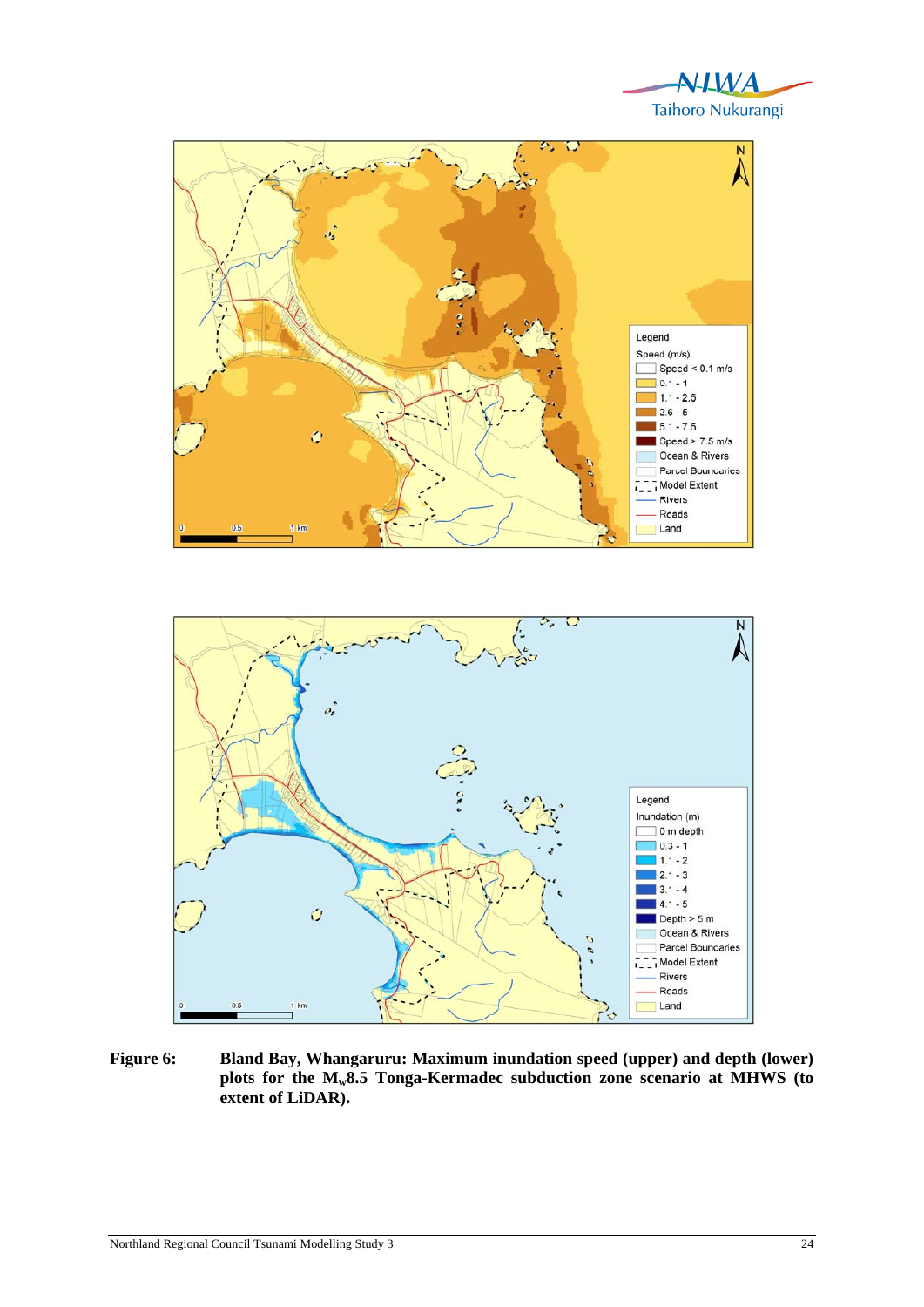





**Figure 7: Bland Bay, Whangaruru: Maximum inundation speed (upper) and depth (lower) plots for the Mw8.5 Tonga-Kermadec subduction zone scenario at MHWS + 50cm (to extent of LiDAR).**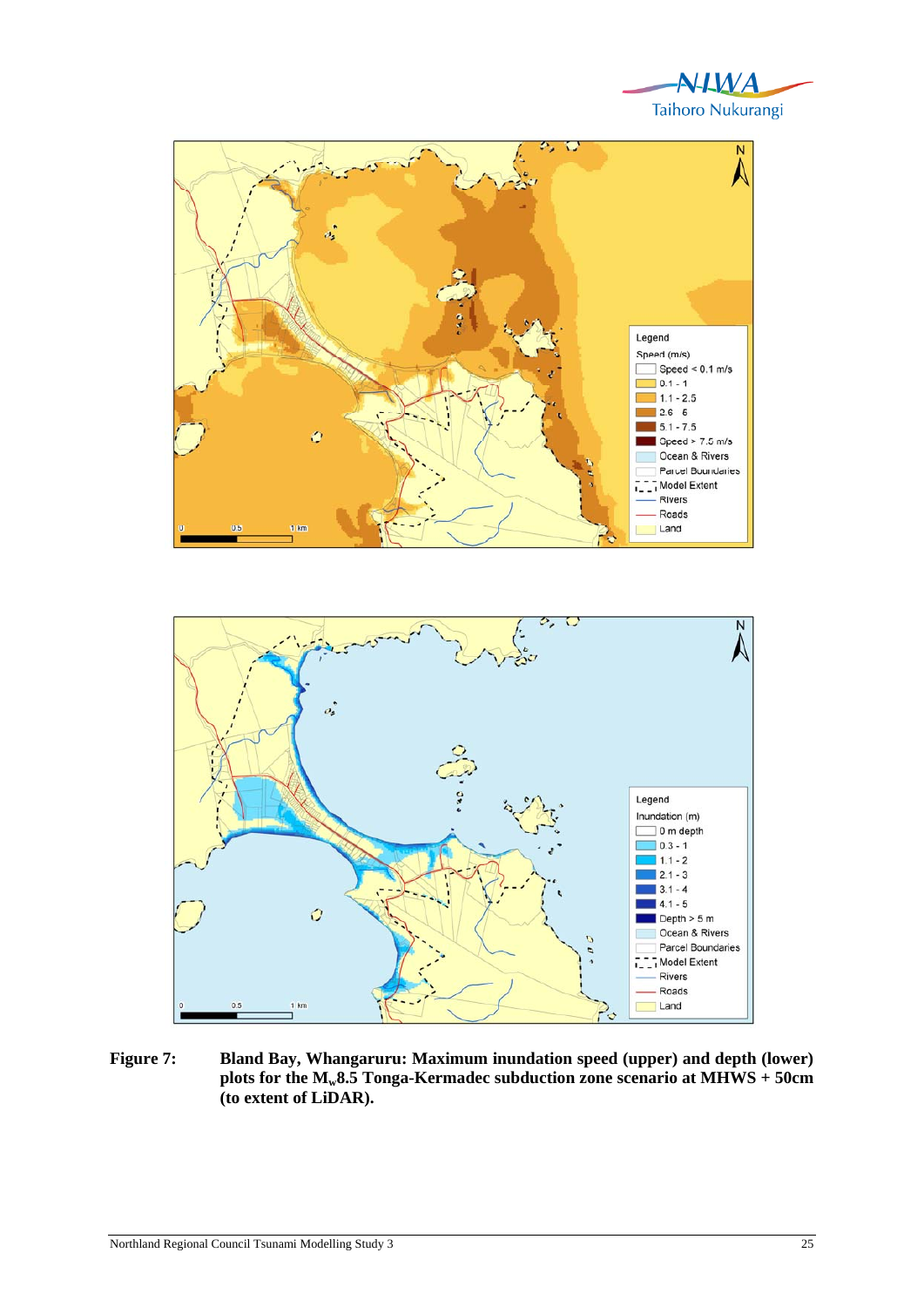





**Figure 8: Bland Bay, Whangaruru: Maximum inundation speed (upper) and depth (lower) plots for the Mw9.0 Tonga-Kermadec subduction zone scenario at MHWS (to extent of LiDAR).**